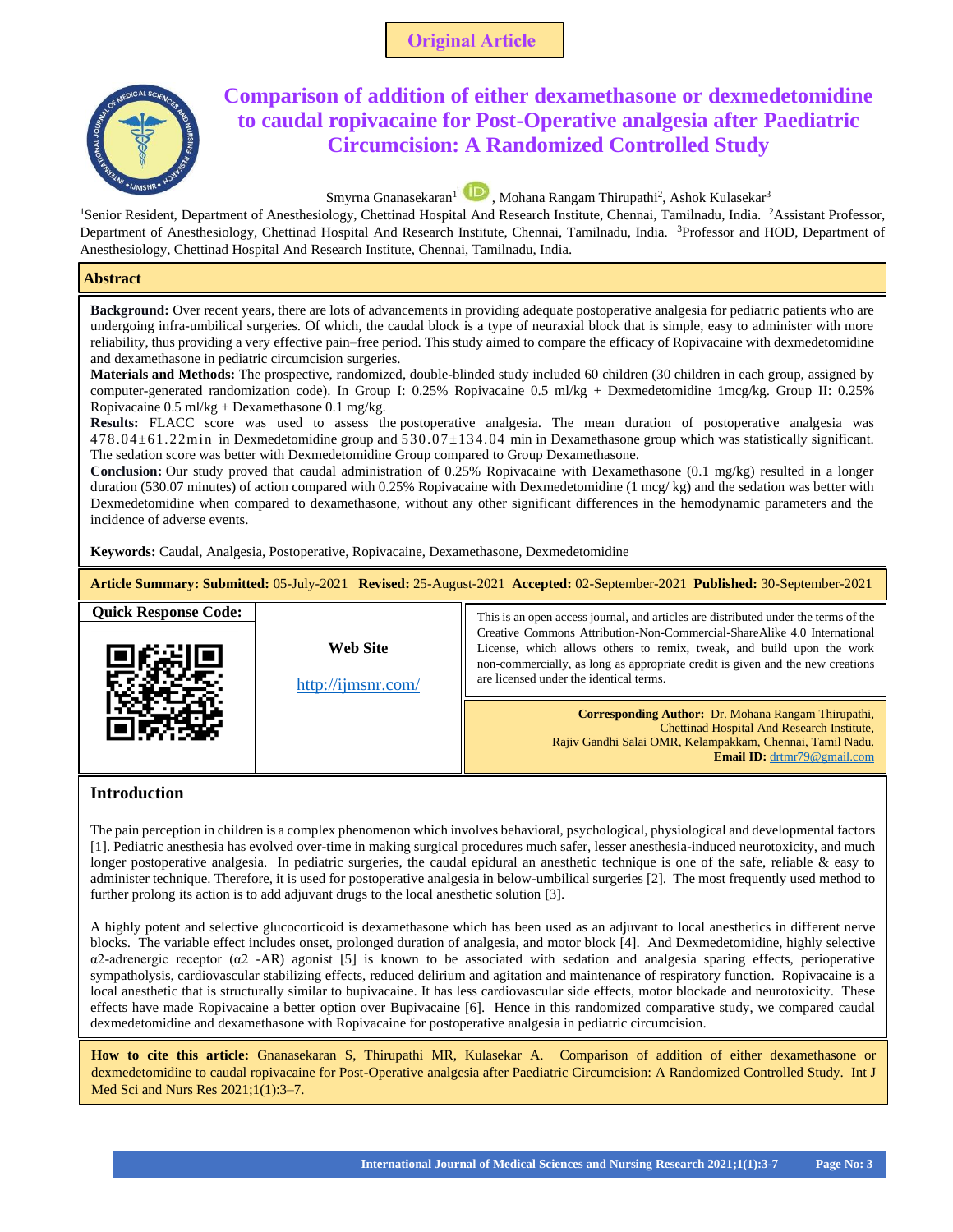#### **Materials and Methods:**

**Methodology:** This randomized control study was conducted in the Department of Anesthesiology & Critical Care, in a tertiary care Hospital and Research Institute at Chennai, Tamil Nadu among children scheduled for circumcision. The sample needed for this study was calculated based on a previous observation made by Choudhary S et al., [7] The required sample size for this study was calculated as 30 subjects for each of groups at alpha error  $(\alpha) = 0.05$  and statistical power = 80%. All the 60 Children was randomly divided into two groups (30 children in each group) using a computer-generated randomization code. The inclusion criteria were children aged 1-8 years, weighing 10-25 Kilograms and grade I – II based on the American Society of Anesthesiologists (ASA) [8]. Children with neurological disorder, local infection at the caudal site, history of allergy to local anesthetics, Sacral or vertebral abnormalities, and bleeding diathesis was excluded from the study. Patients in each group have received caudal anesthesia as follows: All the 60 Children was randomly divided into two groups (30 children in each group) using a computergenerated randomization code. Group I received 0.25 % Ropivacaine 0.5 ml/ kg + Dexmedetomidine 1mcg/kg in normal saline (1ml) and Group II received 0.25% Ropivacaine 0. 5 ml/kg + Dexamethasone 0.1mg/kg in normal saline (1ml) with maximum volume of 25 ml (Armitage formula) in both the groups.

The data was collected for this study was between November 2016 – October 2018. The study was approved by the Institutional Human Ethics Committee (64/IHEC/9-16) Informed written consent was obtained from the parents of all study participants and only those who were willing to sign the informed consent was included in this study. The risks and benefits involved in the study and voluntary nature of participation was explained to the participant's parents through participant information sheet before obtaining written consent.

#### **Procedure:**

On the day of surgery, pre-medication in the form of Midazolam nasal spray (0.3mg/kg) was administered and Glycopyrrolate injection (0.004 mg/kg) was administered if IV access was secured already. Standard monitoring including electrocardiogram (ECG), non-invasive blood pressure (NIBP) measurement, heart rate, pulse oximetry and capnography was applied. All patients were induced with inhalational agent sevoflurane (1-6%) with 50% nitrous oxide in oxygen. If the IV access has not been established prior, it was established and secured under aseptic precautions after induction. In the left lateral position, a caudal block was performed using 22G or 24G 1½ hypodermic needle under complete aseptic precaution. After confirmation and negative aspiration for blood and cerebrospinal fluid, the study drug was given in the epidural space. [9]

Postoperative sedation was assessed by using Ramsay sedation score and Postoperative pain was assessed by using the FLACC score, the Motor blockade was assessed by a Motor block scale.  $[10 - 12]$  To eliminate any kind of bias in the study, the anesthesiologist performing the caudal block was different from the person conducting the study and both were blinded to the identity of the drug used (double-blinding). [13] The time of caudal block was noted and the time of incision was 10 minutes after administration of caudal block.

#### **Statistical Analysis:**

Data collected and complied by Microsoft Excel 2010 and was analyzed by SPSS 20.0 version software. Descriptive statistics was reported as mean and standard deviation for continuous variables and frequency and proportions for categorical variable. An independent t-test was used to find statistical significance between the groups. [14] A two-sided p-value was taken as statistically significant.

#### **Results:**

The common presentation of the age group in our study participants was between  $1 - 3$  years for both the groups which are about 66.7% and 40% in Dexmedetomidine and dexamethasone group respectively. The mean weight of the study participants was  $14.31\pm3.88$  kgs in the Dexmedetomidine group and  $14.93\pm4.06$  kgs in the dexamethasone group as shown in **Table–1a** and **Table–1b.**

| Table 1a: Demographic variables of study participants |  |  |
|-------------------------------------------------------|--|--|
|                                                       |  |  |

| Age- Group    | Dexmedetomidine                    |            | Dexamethasone |            |  |
|---------------|------------------------------------|------------|---------------|------------|--|
|               | No.                                | Percentage | No.           | Percentage |  |
| 1-3 years     | 20                                 | 66.7       | 12            | 40         |  |
| 3-5 years     | 3                                  | 10         | 9             | 30         |  |
| $>5$ years    | 7                                  | 23.3       | 9             | 30         |  |
| Mean $\pm$ SD | $3.65 \pm 2.19$<br>$4.27 \pm 2.23$ |            |               |            |  |
| t-value       | $-0.879$                           |            |               |            |  |
| p-value       | 0.380                              |            |               |            |  |

#### **Table: 1b Demographic variables of study participants**

|          | Dexmedetomidine   Dexamethasone |                  |          |         |
|----------|---------------------------------|------------------|----------|---------|
| Variable | $Mean + SD$                     | Mean $\pm$ SD    | t-value  | p-value |
| Weight   | $14.31 \pm 3.88$                | $14.93 \pm 4.06$ | $-0.601$ | 0.550   |

The mean HR (Heart Rate) in Dexmedetomidine and Dexamethasone. There was a significant  $(p<0.05)$  difference between the two groups only at 0 minutes (after premedication). Other timeline distribution shows no significant (p>0.05) improvement in mean scores between the two groups as shown in **Table – 2**.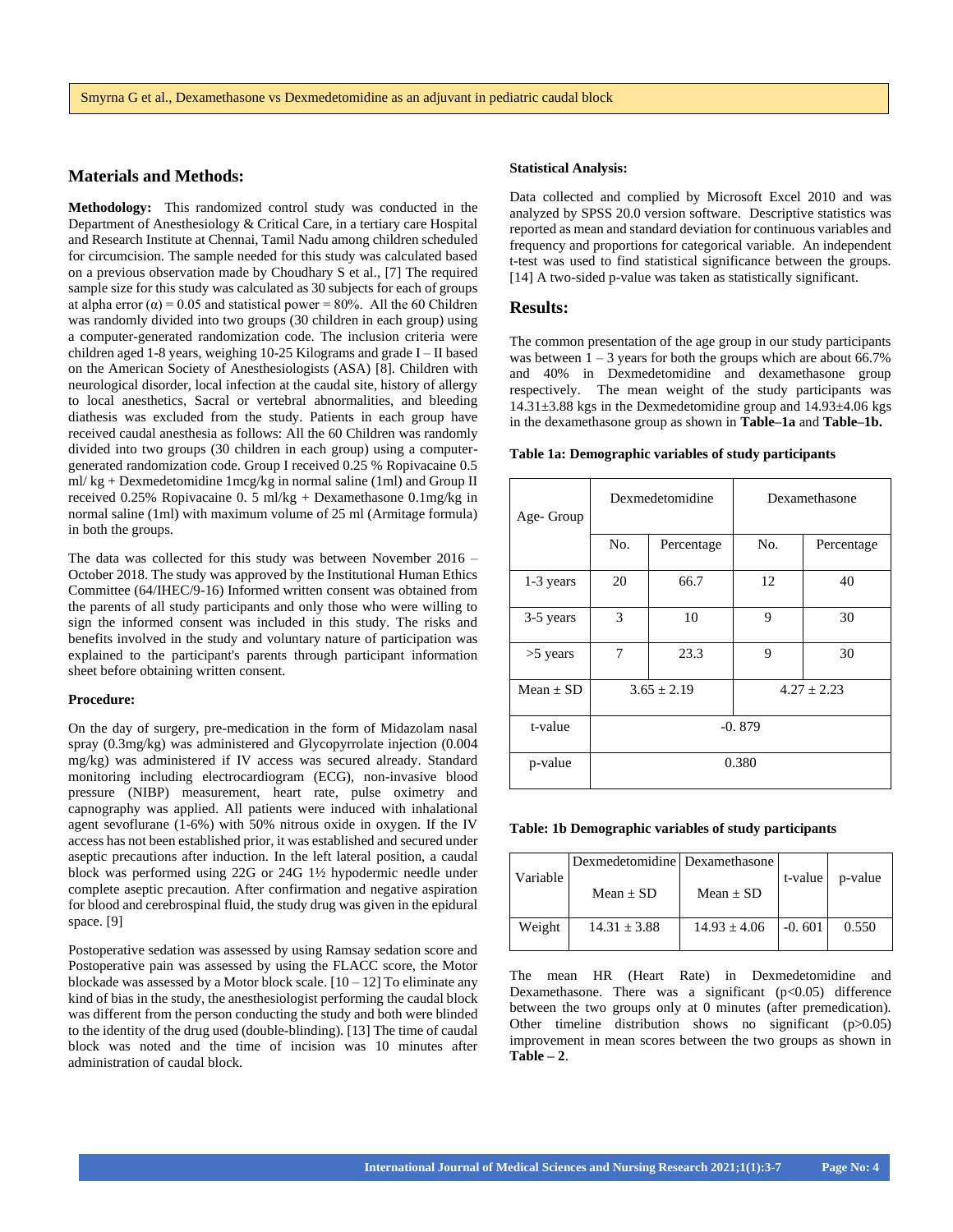| Heart rate       | Dexmedetomidine    | Dexamethasone       | p<br>value |
|------------------|--------------------|---------------------|------------|
| <b>Baseline</b>  | $131.03 + 20.03$   | $123.23 + 15.71$    | 0.101      |
| $0 \text{ min}$  | $135.86 + 15.63$   | $126.90 \div 16.40$ | 0.030      |
| $1$ min          | $137.38 + 16.05$   | $135.57 + 13.28$    | 0.638      |
| $5 \text{ min}$  | $129.62 \pm 15.41$ | $127.20 + 12.05$    | 0.500      |
| $10 \text{ min}$ | $127.66 + 14.93$   | $123.53 + 11.69$    | 0.240      |
| Intra OP 0 min   | $136.31 \pm 12.96$ | $133.23 \pm 12.56$  | 0.350      |
| Intra OP 15 min  | $125.34 \pm 13.33$ | $123.20 \pm 11.94$  | 0.510      |
| Intra OP 20 min  | $95.62 + 56.06$    | $82.10 + 59.55$     | 0.370      |
| Post-op 1 hr     | $129.72 \pm 12.03$ | $128.13 + 11.61$    | 0.600      |
| Post-op 2 hr     | $125.83 \pm 12.64$ | $123.07 \pm 11.91$  | 0.390      |
| Post-op 3 hr     | $122.00 \pm 12.98$ | $117.97 + 11.53$    | 0.210      |
| Post-op 4 hr     | $118.90 \pm 13.21$ | $114.80 \pm 11.44$  | 0.200      |

**Table: 2 Comparison of mean Heart Rate in Dexmedetomidine and Dexamethasone: at Baseline, 0 min (after premedication), 15, 20, 60, 90, 120, 150 & 180 min.**

**Bolded p – values< 0.05 Significant**

**Table 3: Comparison of FLACC score, duration of analgesia, sedation score and motor block at various time interval in Dexmedetomidine and Dexamethasone**

| <b>Variables</b>                     | Dexmedetomidine Dexamethasone<br>$Mean \pm SD$ | Mean $\pm$ SD               | $\mathbf t$<br>value | р<br>value |
|--------------------------------------|------------------------------------------------|-----------------------------|----------------------|------------|
| FLACC score at<br>one hour           | $1.97 \pm 1.08$                                | $1.10 \pm 0.75$             | 3.561                | 0.010      |
| Duration of<br>Analgesia             | 286. 90 $\pm$ 102.15                           | 530.07 $\pm$ 134.04 - 7.817 |                      | 0.001      |
| Sedation score at<br>POP first hour  | $3.00 \pm 0.98$                                | $1.70 \pm 1.08$             | 4.850                | 0.001      |
| Sedation score at<br>POP second hour | $0.80 \pm 0.80$                                | $0.13 \pm 0.34$             | 4.160                | 0.001      |
| Motor block at first<br>hour         | $0.17 \pm 0.37$                                | $0.10 + 0.30$               | 0.750                | 0.450      |

|  |  |  | Bolded p – values < 0.05 Significant |
|--|--|--|--------------------------------------|
|--|--|--|--------------------------------------|

The FLACC score was comparatively less in the dexamethasone group and was statistically significant ( $p<0.05$ ). The duration of analgesia was more in the dexamethasone group and showed statistical significance  $(p<0.05)$ .

The sedation score of the study participants was significantly lower in the dexamethasone group at postoperative 1hr and 2hr respectively. The sedation score of the study participants was significantly lower in the dexamethasone group at postoperative 1hr and 2hr respectively. The motor block score in the study participants was similar in the Dexmedetomidine group and the dexamethasone group as shown in **Table-3.**

# **Discussion:**

In our study, patients undergoing surgery in both groups was in similar demographic profile. The common presentation of the age group in our study participants was between  $1 - 3$  years for both the groups. The mean weight of the study participants was 14.31±3.88 kgs in the Dexmedetomidine group and 14.93±4.06 kgs in the dexamethasone group which was almost the same. Participants receiving dexmedetomidine and dexamethasone was also compared for the differences in their heart rate, systolic blood pressure, diastolic blood pressure. In this study we noticed that there was a statistically significant difference  $(p<0.05)$  in heart rate between the groups only at 0 minutes that is after premedication with midazolam nasal spray. [15] The heart rate in the intra-operative period of 0, 15, and 20 minutes in the dexmedetomidine group and dexamethasone group did not show significant difference between them. Similarly, no difference was noticed in the heart rate across both the groups in the postoperative period with p>0.05.

The systolic blood pressure at various time frames was observed at intra-operative and post-operative periods across the dexmedetomidine group and dexamethasone group. Results showed that there was a statistically significant  $(p<0.05)$  higher difference in mean systolic blood pressure in the dexamethasone group at baseline, intra-operative period 0 min & 15min, and post-operatively at 3hrs as shown in **Figure-1.**

**Figure: 1 Comparison of mean SBP in Dexmedetomidine and Dexamethasone: at Baseline, After Premedication o min, 15, 30, 60, 90, 120, 150 & 180 min**

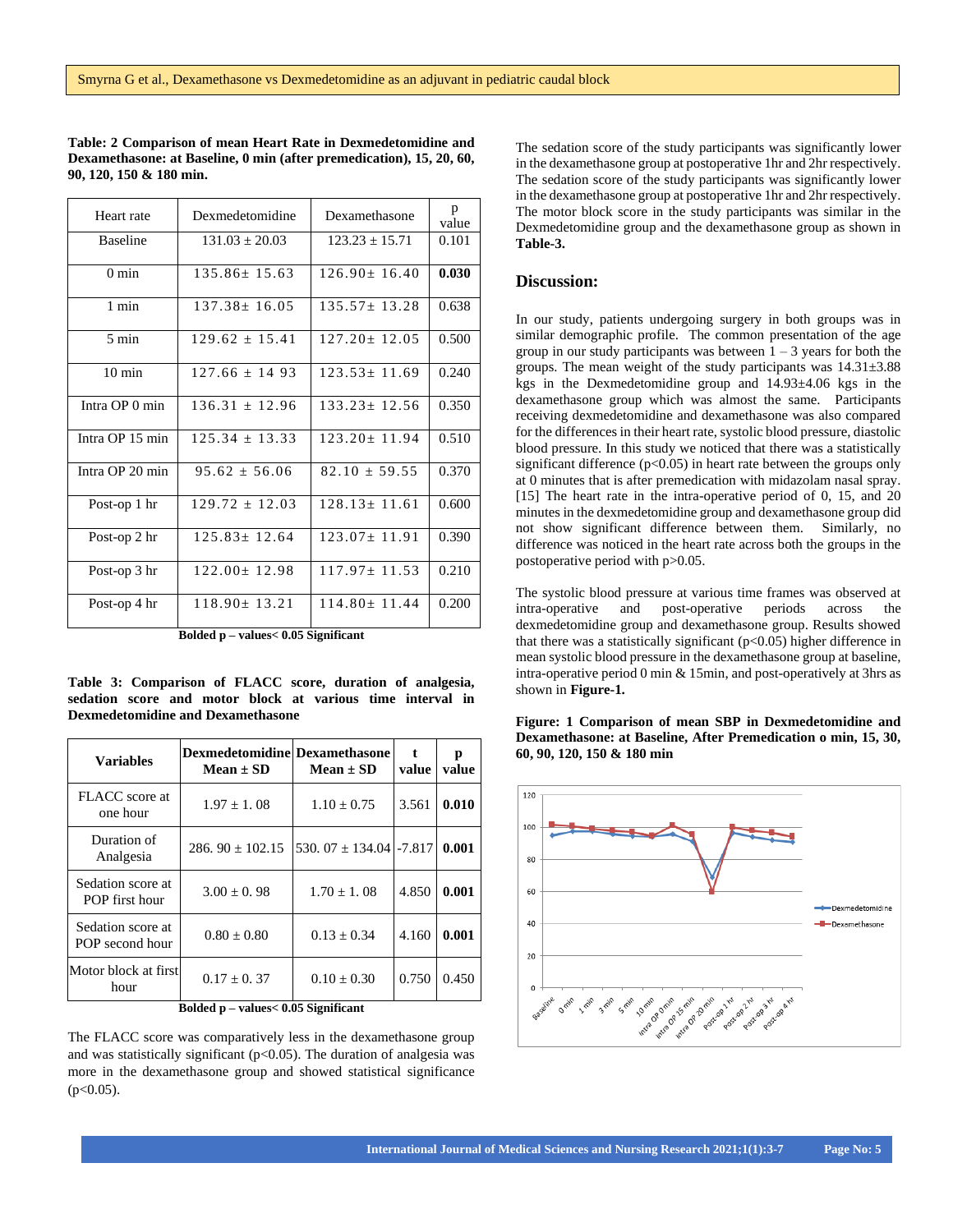Comparison of mean diastolic blood pressure in dexmedetomidine and dexamethasone group showed at baseline, after premedication, at 0 min, 15, 20, 60, 90, 120, 150 and 180 mins was done as shown in **Figure-2.**

**Figure: 2 Comparison of mean DBP in Dexmedetomidine and Dexamethasone: at Baseline, After Premedication o min, 15, 20, 60, 90, 120, 150 & 180 min**



The statistically significant higher difference in mean scores among dexamethasone group at baseline, intra-operative 0 min & 15 min, and post-operatively at 1 hr and 3hrs respectively.

When pain scores (FLACC) was compared between two groups, it was observed that in the dexamethasone group  $(1.10\pm0.75)$ , the FLACC score was found to be significantly less  $(p<0.001)$  as compared to Dexmedetomidine  $(1.97\pm1.08)$ . This infers that postoperative pain was less in the dexamethasone group and was statistically significant. The motor block score in the study participants was similar in the Dexmedetomidine group and the dexamethasone group. Kim EM et al. [16] in their study found that FLACC scores was almost comparable between the groups and there was no difference seen in motor block scores among the study participants which agreed with our study findings.

The mean duration of analgesia in the dexamethasone group was significantly more than the dexmedetomidine group that is 530.07  $\pm$ 134.04 minutes and  $478.04 \pm 61.22$  minutes ( $p < 0.0001$ ), respectively. Choudhary S et al., [7] revealed the same findings in his study with a mean duration of analgesia in Group A as 248.4±54.1 minutes and Group B as  $478.05 \pm 104.57$  minutes with  $p = 0.001$  where Group 'A' received 0.2% ropivacaine caudally and Group 'B' received a bolus of 0.2% ropivacaine with dexamethasone 0.1 mg/kg. Whereas many studies like Isaac GA et al., [17] found that Caudal dexmedetomidine 1 µg/kg with 0. 25% of ropivacaine for a pediatric patient undergoing infra-umbilical surgeries achieved postoperative pain relief up to 8 hours and the required dose of rescue analgesia was less with minimal adverse effects. Also, Takrouri MS et al., [18] found that dexmedetomidine, when compared with conventional sedatives and opiates was found to be associated with both sedative and analgesic sparing effects, minimal respiratory depression, reduced delirium and

agitation, and desirable cardiovascular effects. Similarly, Gurbet A et al., [19] found that dexmedetomidine intra-operatively provides effective postoperative analgesia, and reduces postoperative morphine requirements without increasing the incidence of adverse effects.

It was also found that the sedation score of the study participants was significantly lower in the dexamethasone group at postoperative 1st hr and 2nd hr (p<0.001). This shows that patients in the dexmedetomidine group was more sedated than the dexamethasone group. Similarly, a study conducted by Bharti N et al., [20] noticed that patients receiving dexmedetomidine was more sedated as compared to the other groups  $(p<0.01)$  which correlates with our study.

#### **Conclusion:**

It is evident from our study that patients in the dexamethasone group had less postoperative pain and the duration of analgesia was more compared to that of dexmedetomidine. Hence dexamethasone is a good adjuvant for post-op analgesia.

### **Limitations of this study:**

1. This study has included only small number of patients. It needs larger sample size to investigate the true effectiveness of adjuvants added in caudal block.

2. Since few of the patients belonged to pre-verbal age group, the assessment of pain was observer biased.

**Acknowledgement:** The authors thank the parents of the participants, members of the Department of Anesthesia, Operation Theatre Services and the Staff Nurses for co-operating throughout the study period.

**Authors Contributions:** SG, MRT, AK**:** Conception and design, Acquisition of Data. SG, MRT: Analysis and Interpretation of data, all authors. SG, MRT, AK: Drafting the article, revising it for Intellectual content, all authors; approval of final version of submitted manuscript.

Here, SG-Smyrna Gnanasekaran, MRT-Mohana Rangam Thirupathi, and AK-Ashok Kulasekar.

**Source of funding:** We didn't get any types of financial support from our parent institution and any other financial organization.

**Conflict of Interest**: The authors declare no conflict of interest, financial or otherwise.